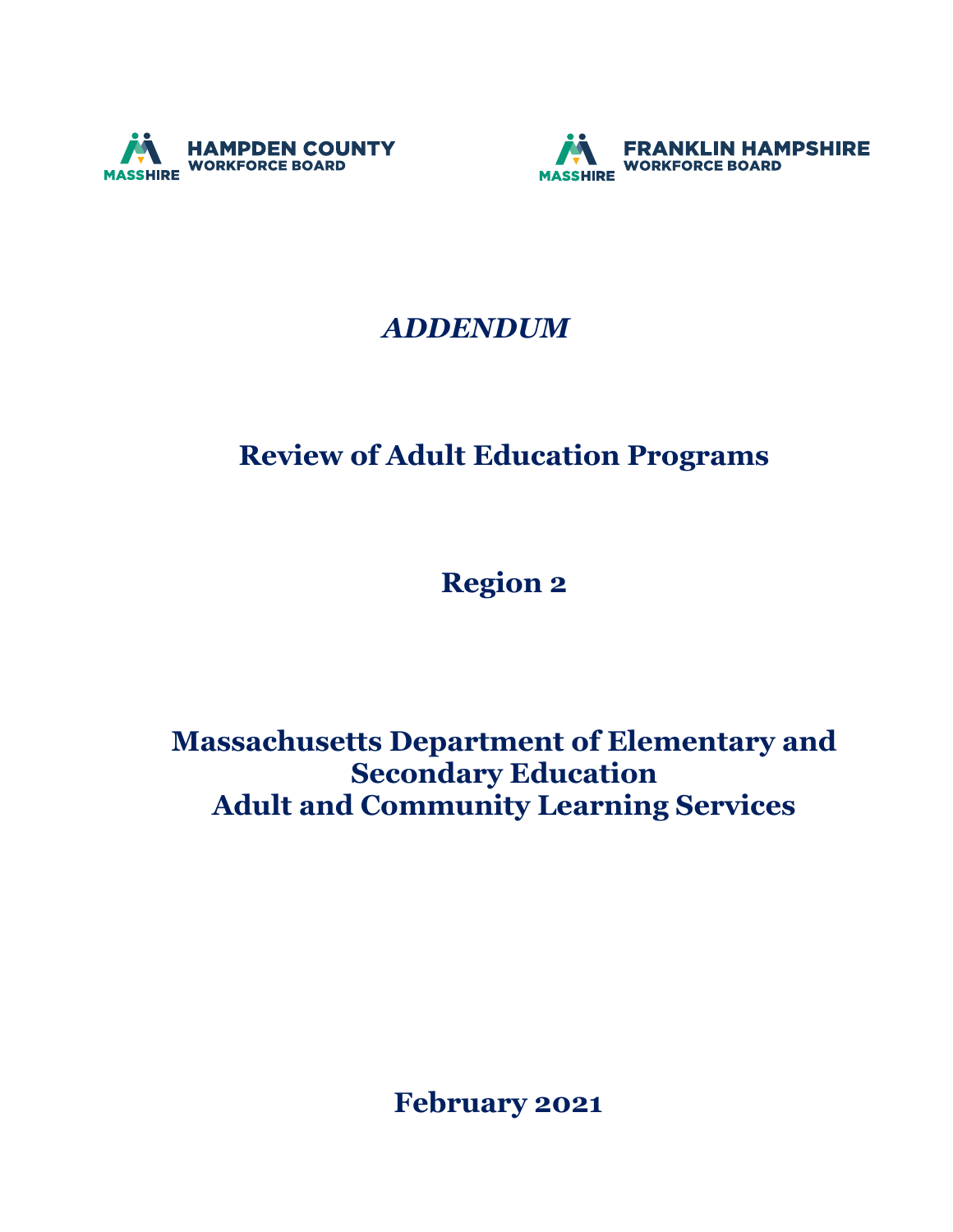The **ADDENDUM Review of Adult Education Programs** in Region 2 is a part of the ongoing implementation of the Regional Planning strategies and goals codified in the **Pioneer Valley Labor Market Blueprint- 2018-2022,** and the **Updated Blueprint (September 2020)** produced by the MassHire Workforce Boards of Hampden and Franklin Hampshire Counties.

The ADDENDUM Review was produced by the Adult Education programs in Region 2, with the guidance and support of Maura Geary, Director of Workforce Services, MassHire Hampden County Workforce Board, and Judith Roberts, Executive Director, The Literacy Project.

The MassHire Workforce Boards currently receive funding to support their Regional Planning work from the Massachusetts Executive Office of Labor and Workforce Development (EOLWD).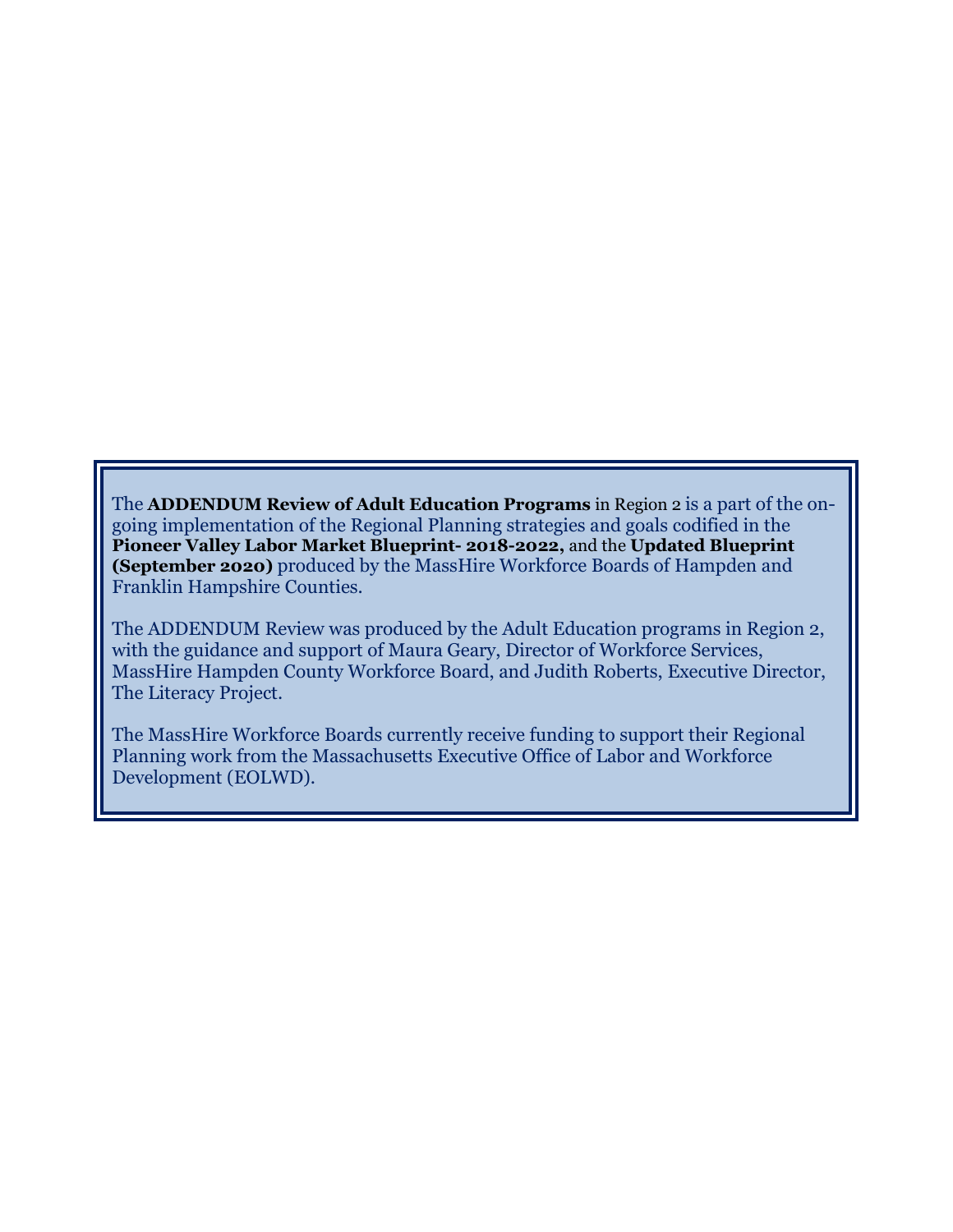## **OVERVIEW**

The **ADDENDUM** *Review of the Adult Education Programs* in Region 2 (Hampden and Franklin Hampshire Counties) that are funded through the Department of Elementary and Secondary Education's Adult and Community Learning Services (DESE/ACLS) is part of the implementation of the Goals and Strategies contained in the *Pioneer Valley Labor Market Blueprint-2018- 2022*, and the *Updated Blueprint* (September 2020).

The Review provides **Capacity Data** on the Adult Education programs in Region 2, and is a critical part of our regional collaborative work to strengthen the infrastructure and capacity of the Adult Education programs to continue to provide high quality educational programs, career pathway guidance, and an array of services and supports to ensure program completion and a successful transition to college and career opportunities.

The **Observations** in the ADDENDUM summarize the data points, share programmatic and operational similarities of the regional AE programs, identify specialized programs that target selected learner populations, and provide guidance to the AE programs to support their programs and activities to ensure personal and career success for their learners

The Review provides program operators and practitioners with opportunities for collaborative dialogue and decision-making that results in the development and implementation of innovative programming moving forward.

The **Addendum Review** can be viewed on the websites of the MassHire Franklin Hampshire Workforce Board at<https://www.masshirefhwb.org/>[.org/](http://franklinhampshirereb.org/) and the MassHire Hampden County Workforce Board Inc. at [http://masshirehcwb.com/.](http://masshirehcwb.com/)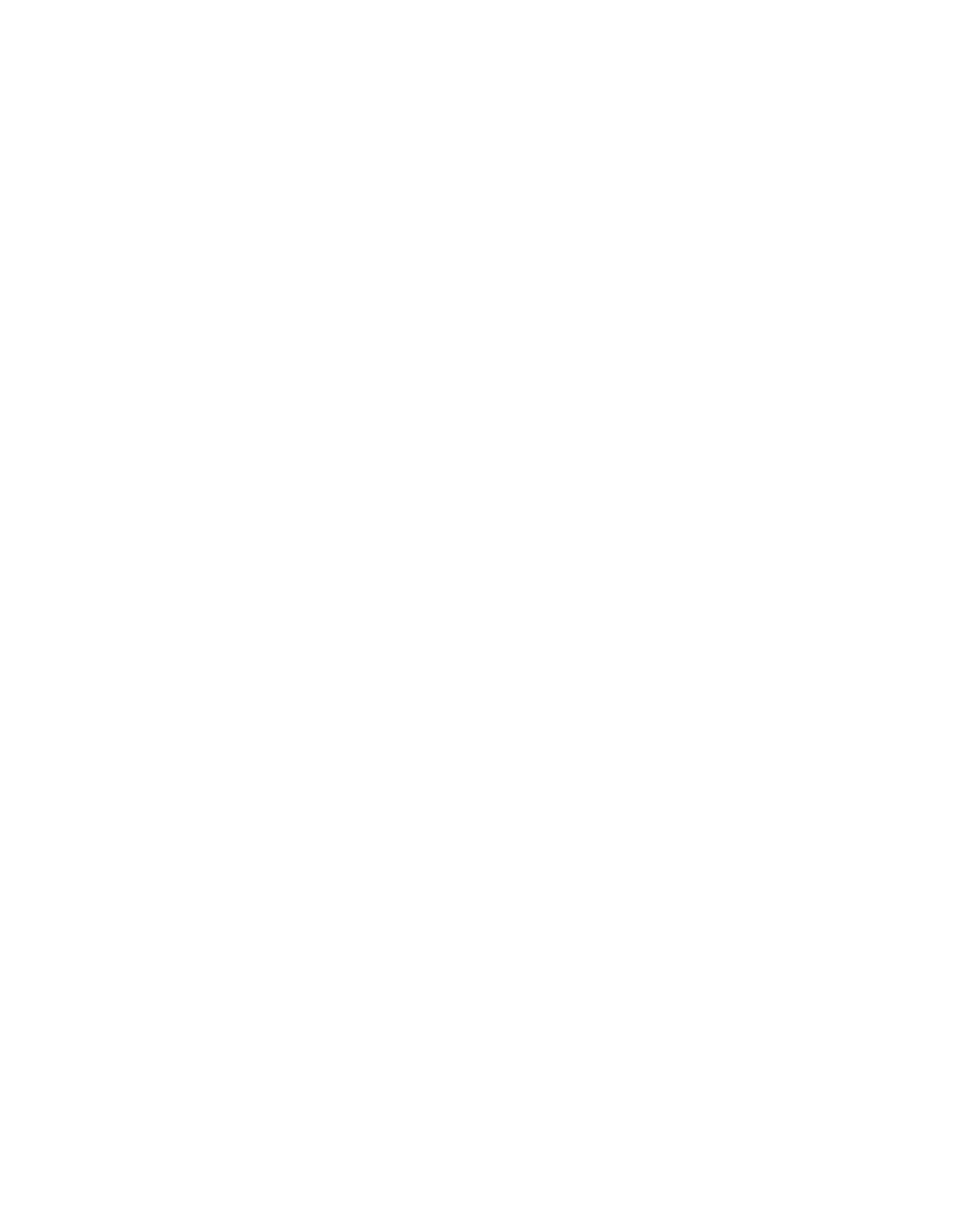



### **Review of Department of Elementary and Secondary Education**

## **Adult and Community Learning Services**

## **Adult Education Programs**

## **Region 2**

#### **I. INTRODUCTION**

The MassHire Hampden and Franklin Hampshire Workforce Boards, in collaboration with the Massachusetts Workforce Skills Cabinet which consists of the MA Secretaries of Housing and Economic Development, Labor and Workforce Development, and Education, are leading a five-year Pioneer Valley Regional Planning process which began in April 2017 and resulted in the June 2018 publication of the *Pioneer Valley Labor Market Blueprint- 2018-2022* ("Blueprint").

As part of implementing the Goals and Strategies in the Blueprint, the workforce boards constituted an **Educator Work Group** that worked with Springfield Technical Community College (STCC), Holyoke Community College (HCC), Greenfield Community College (GCC), Westfield State University, and the region's vocational technical high schools to identify the current technical programs and courses of study, both credit and non-credit, offered at the community colleges and technical high school, to ascertain their association with the priority and other critical industries and occupational groupings identified in the Pioneer Valley Labor Market Blueprint.

#### **II. BACKGROUND**

In October 2019, the Educator Work Group produced the *Summary of the Technical Programs Conducted at the Community Colleges, Vocational Technical High Schools and Westfield State University.* This Report analyzed the programs and courses offered at the respective educational institutions and their alignment with the priority occupational groupings in the priority and other critical industries codified in the Blueprint.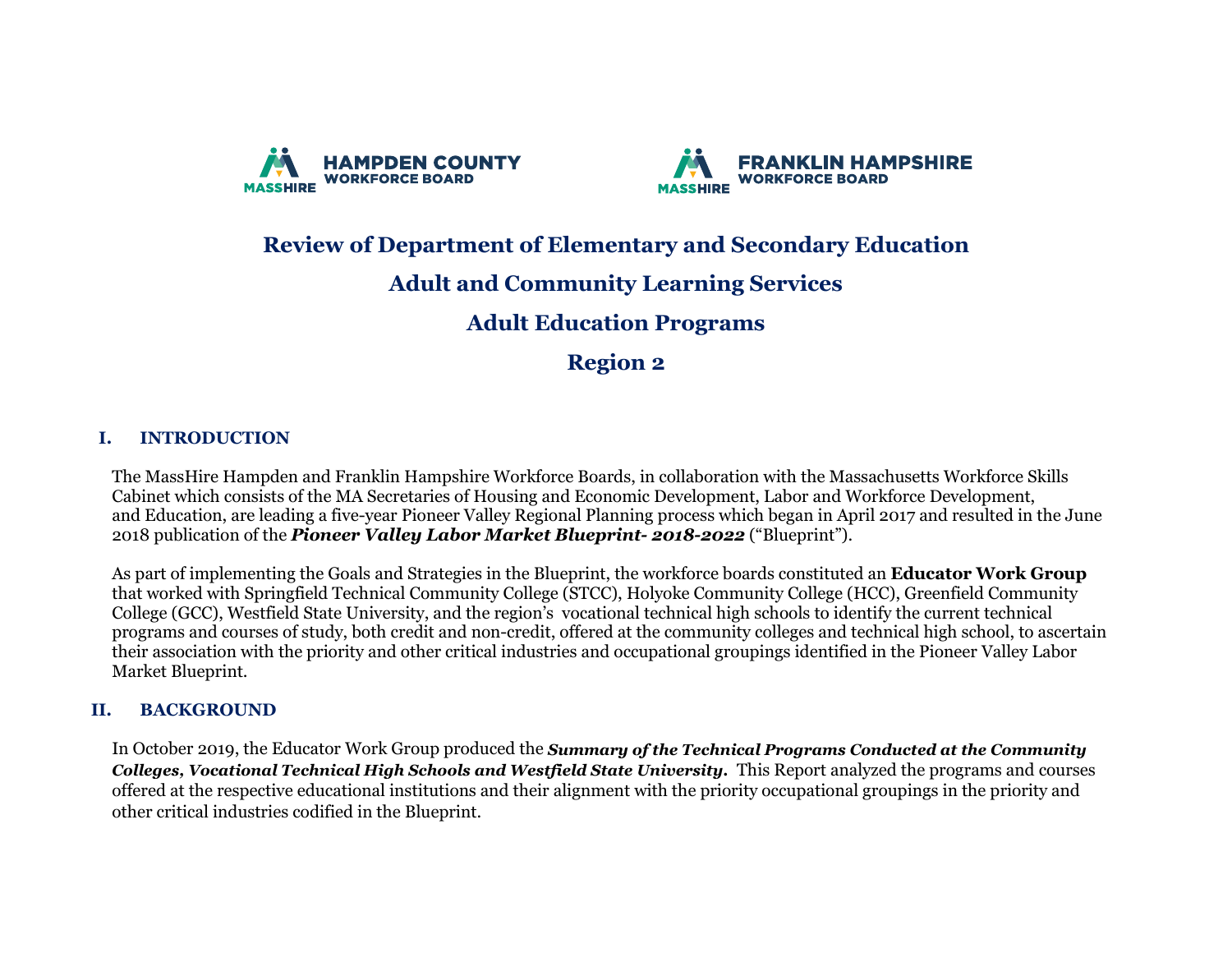In March 2020, the Educator Work Group produced the *Addendum to Summary of Technical Programs at the Regional Community Colleges and Westfield State University: Program Enrollment and Enrollment vs. Program Capacity* as a followup to the work tasks and deliverables in the **Summary Report**. The Addendum focused on Enrollment and Enrollment Vs. Program Capacity exclusively in the programs at the regional community colleges and Westfield State University associated with the occupational groupings in the three **priority industries.**

In October 2020, the Educator Work Group pr*odu*ced the *Addendum- Review of Non-Credit Career Courses at the Community Colleges Related to the Healthcare and Social Assistance Industry.* The ADDENDUM Report provides guidance in future decision making, and is an on-going part of our regional collaborative work to ensure the alignment of educational and career pathway programs and courses with the current and future workforce needs and requirements of business and industry.

#### **III. NEW ADDENDUM**

This new Addendum is focused on the program capacity of Adult Education (AE) and English for Speakers of Other Languages (ESOL) programs in Region 2 (Hampden, Hampshire, and Franklin Counties) that are currently funded through the Department of Elementary and Secondary Education's Adult and Community Learning Services (DESE/ACLS).

The MA Workforce Skills Cabinet and the Pioneer Valley Region seek to simultaneously advance the education and career goals of AE students, and see the value in doing so for both students and employers. The intent of this initial review of the AE data is to determine the following:

- 1. Name and Location of Region 2 Adult Education Training Providers
- 2. Region 2 Seat Capacity
- 3. Training Schedules as Points of Access for Learners
- 4. Employment Status and Goals of the Enrolled Learner

The **Observations** in the ADDENDUM are intended solely to summarize the data points, share programmatic and operational similarities of the regional AE programs, identify specialized programs that target selected learner populations, and position the Educator Work Group to provide guidance to the AE programs to support their programs and activities to ensure personal and career success for their learners.

The following two charts summarize the FY 2021 ACLS funded Adult Education and English for Speakers of Other Languages programs in Region 2 (Hampden, Hampshire, Franklin Counties).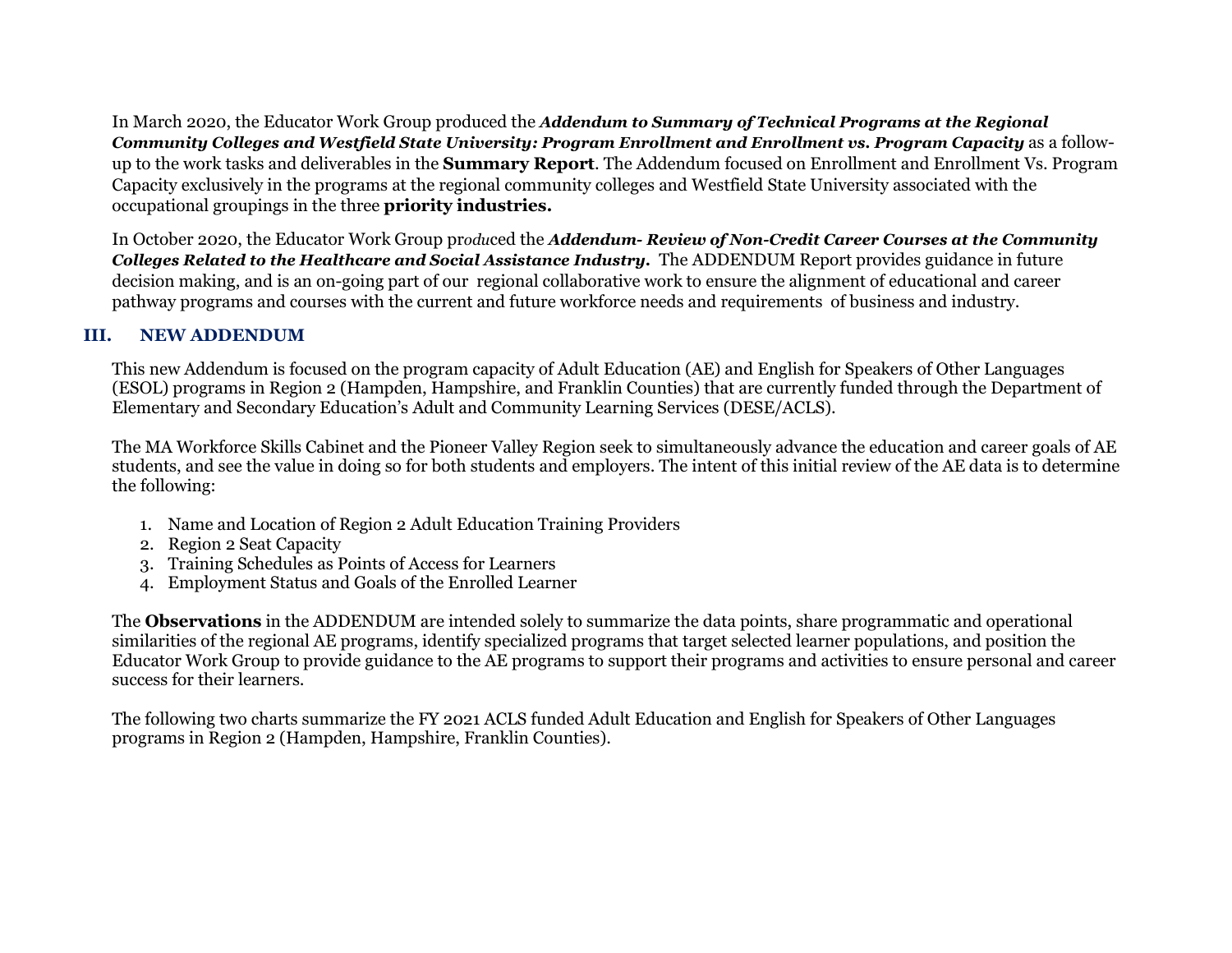| <b>Adult Education Programs</b>            | <b>Adult Education Program Capacity</b> |          |  |                   | <b>Employment Status Reported FY19</b> |  |          |            |                              |
|--------------------------------------------|-----------------------------------------|----------|--|-------------------|----------------------------------------|--|----------|------------|------------------------------|
| <b>Training Provider</b>                   | <b>ABE</b><br><b>Seats</b>              | Hrs./Wk. |  | <b>ESOL Seats</b> | Hrs./Wk.                               |  | Employed | Unemployed | <b>Not in Labor</b><br>Force |
| <b>Hampden County</b>                      |                                         |          |  |                   |                                        |  |          |            |                              |
| <b>Springfield Technical Comm. College</b> | 155                                     |          |  | 96                |                                        |  |          |            |                              |
| Holyoke Comm. College (Juntos)             | 110                                     |          |  | 71                |                                        |  |          |            |                              |
| <b>Ludlow Area Adult Learning Center</b>   |                                         |          |  | 107               |                                        |  |          |            |                              |
| <b>Valley Opportunity Council</b>          | 62                                      |          |  | 91                |                                        |  |          |            |                              |
| <b>Training Resources America</b>          | 30                                      |          |  | 39                |                                        |  |          |            |                              |
| <b>Springfield</b>                         |                                         |          |  |                   |                                        |  |          |            |                              |
| STCC (Day)                                 | 78                                      | 16       |  |                   |                                        |  |          |            |                              |
| <b>STCC (Eve)</b>                          | 77                                      | 9        |  |                   |                                        |  |          |            |                              |
| STCC/SHA (Day)                             | 12                                      | 16       |  |                   |                                        |  |          |            |                              |
| <b>STCC/HCC (Day)</b>                      |                                         |          |  | 48                | 10.5                                   |  |          |            |                              |
| <b>STCC/HCC (Eve)</b>                      |                                         |          |  | 48                | 9                                      |  |          |            |                              |
| TOTAL: STCC/HCC/SHA                        | 155                                     |          |  | 96                |                                        |  | 47%      | 45%        | 8%                           |
| <b>STCC Adult Ed</b>                       |                                         |          |  |                   |                                        |  | 45%      | 43%        | 12%                          |
| <b>STCC ESOL</b>                           |                                         |          |  |                   |                                        |  | 50%      | 47%        | 3%                           |
| <b>Training Resources Amer.</b>            | 30                                      |          |  | 39                |                                        |  | 46%      | 44%        | 9%                           |
| Sub-Total                                  | 185                                     |          |  | 135               |                                        |  |          |            |                              |
| <b>Chicopee</b>                            |                                         |          |  |                   |                                        |  |          |            |                              |
| <b>Valley Opportunity Council (Day)</b>    | 48                                      |          |  | 22                |                                        |  |          |            |                              |
| <b>Valley Opportunity Council (Eve)</b>    | 14                                      |          |  | 69                |                                        |  |          |            |                              |
| Sub-Total                                  | 62                                      |          |  | 91                |                                        |  | 44%      | 45%        | 11%                          |
| <b>Holyoke</b>                             |                                         |          |  |                   |                                        |  |          |            |                              |
| <b>HCC /Juntos Collaborative:</b>          | 110                                     |          |  | 71                |                                        |  | 38%      | 42%        | 21%                          |
| <b>HPS Opportunity Academy (Day)</b>       | 39                                      |          |  |                   |                                        |  | 37%      | 46%        | 17%                          |
| <b>Community Education Project</b>         |                                         |          |  | 71                |                                        |  | 37%      | 43%        | 19%                          |
| <b>HCC/ALC (Eve)</b>                       | 41                                      |          |  |                   |                                        |  | 62%      | 32%        | 6%                           |
| <b>Care Center</b>                         | 30                                      |          |  |                   |                                        |  | 7%       | 13%        | 80%                          |
| Sub-Total                                  | 110                                     |          |  | 71                |                                        |  |          |            |                              |
| <b>Ludlow</b>                              |                                         |          |  |                   |                                        |  |          |            |                              |
| <b>HCC/LAALC (Day)</b>                     |                                         |          |  | 58                | $7 - 8$                                |  |          |            |                              |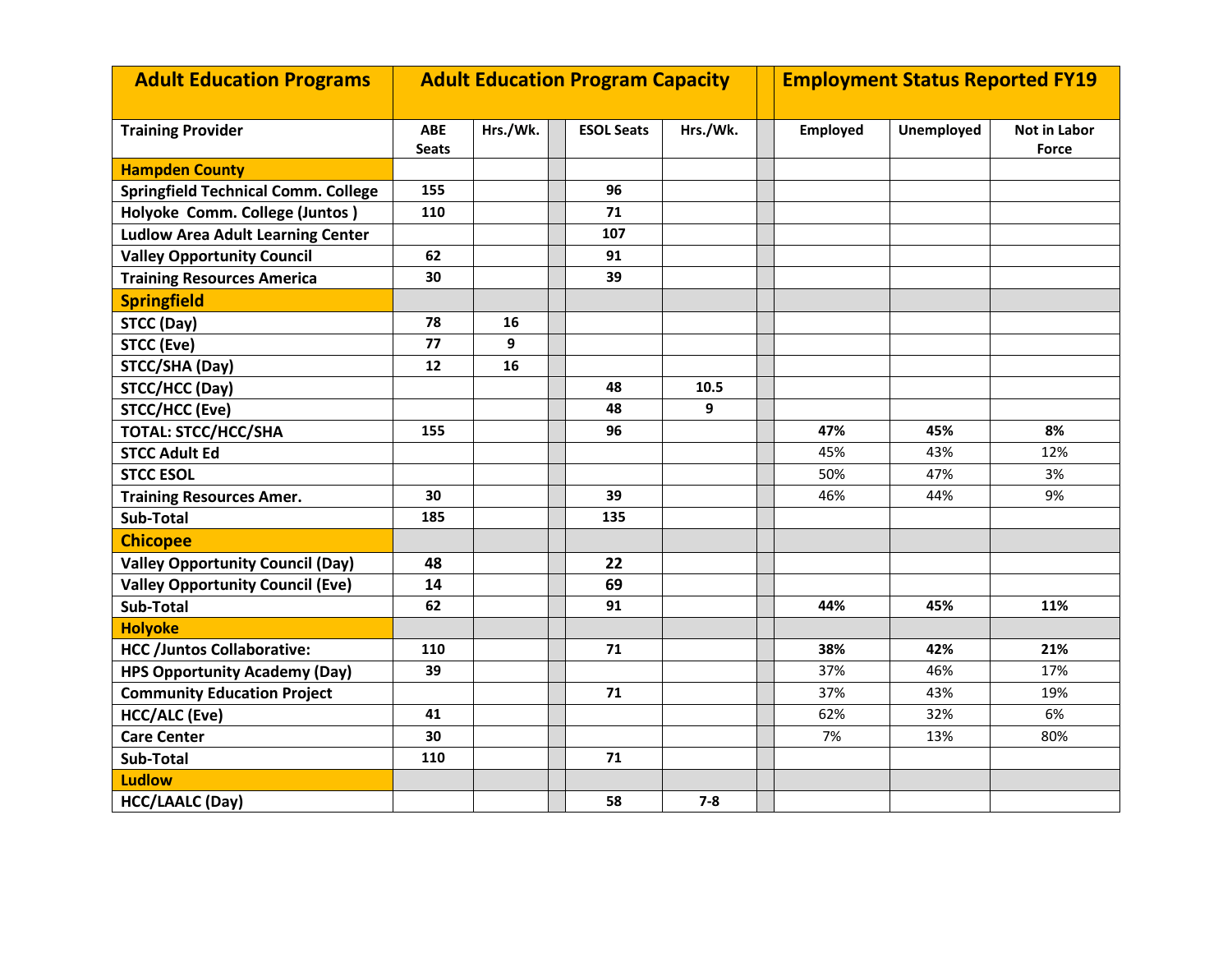| HCC/LAALC (Eve) |     | 49  |     |     |     |     |
|-----------------|-----|-----|-----|-----|-----|-----|
| Sub-Total       |     | 107 |     | 37% | 51% | 11% |
| <b>TOTAL</b>    | 357 | 404 | 761 |     |     |     |

| <b>Adult Education Programs</b>         | <b>Adult Education Program Capacity</b> |          |                   | <b>Employment Status Reported FY19</b> |                 |            |                                     |
|-----------------------------------------|-----------------------------------------|----------|-------------------|----------------------------------------|-----------------|------------|-------------------------------------|
| <b>Training Provider</b>                | <b>ABE</b><br><b>Seats</b>              | Hrs./Wk. | <b>ESOL Seats</b> | Hrs./Wk.                               | <b>Employed</b> | Unemployed | <b>Not in Labor</b><br><b>Force</b> |
| <b>Hampshire/Franklin County</b>        |                                         |          |                   |                                        |                 |            |                                     |
| <b>The Literacy Project</b>             | 149                                     |          |                   |                                        | 32%             | 45%        | 24%                                 |
| <b>Center for New Americans</b>         |                                         |          | 165               | 8                                      | 33%             | 32%        | 35%                                 |
| <b>International Language Institute</b> |                                         |          | 72                | 6                                      | 69%             | 21%        | 10%                                 |
| <b>Northampton</b>                      |                                         |          |                   |                                        |                 |            |                                     |
| <b>Literacy Project (Day)</b>           | 31                                      | 24       |                   |                                        |                 |            |                                     |
| <b>Center for New Americans (Day)</b>   |                                         |          | 45                | 8                                      |                 |            |                                     |
| <b>Center for New Americans (Eve)</b>   |                                         |          |                   |                                        |                 |            |                                     |
| <b>Total: Center for New Americans</b>  |                                         |          |                   |                                        |                 |            |                                     |
| Intl Language Institute (Eve)           |                                         |          | 72                | 6                                      |                 |            |                                     |
| Sub-Total                               |                                         |          |                   |                                        |                 |            |                                     |
| <b>Greenfield</b>                       |                                         |          |                   |                                        |                 |            |                                     |
| <b>Literacy Project (Day)</b>           | 31                                      | 25       |                   |                                        |                 |            |                                     |
| <b>Center for New Americans (Day)</b>   |                                         |          | 30                | 8                                      |                 |            |                                     |
| <b>Center for New Americans (Eve)</b>   |                                         |          |                   |                                        |                 |            |                                     |
| <b>Total: Center for New Americans</b>  |                                         |          |                   |                                        |                 |            |                                     |
| Sub-Total                               |                                         |          |                   |                                        |                 |            |                                     |
| <b>Amherst</b>                          |                                         |          |                   |                                        |                 |            |                                     |
| <b>Literacy Project (Day)</b>           | 31                                      | 24       |                   |                                        |                 |            |                                     |
| <b>Center for New Americans (Day)</b>   |                                         |          | 55                | 8                                      |                 |            |                                     |
| <b>Center for New Americans (Eve)</b>   |                                         |          |                   |                                        |                 |            |                                     |
| <b>Total: Center for New Americans</b>  |                                         |          |                   |                                        |                 |            |                                     |
| Sub-Total                               |                                         |          |                   |                                        |                 |            |                                     |
| <b>Other - Distance Learning</b>        |                                         |          | 35                | 5                                      |                 |            |                                     |
| <b>Orange</b>                           |                                         |          |                   |                                        |                 |            |                                     |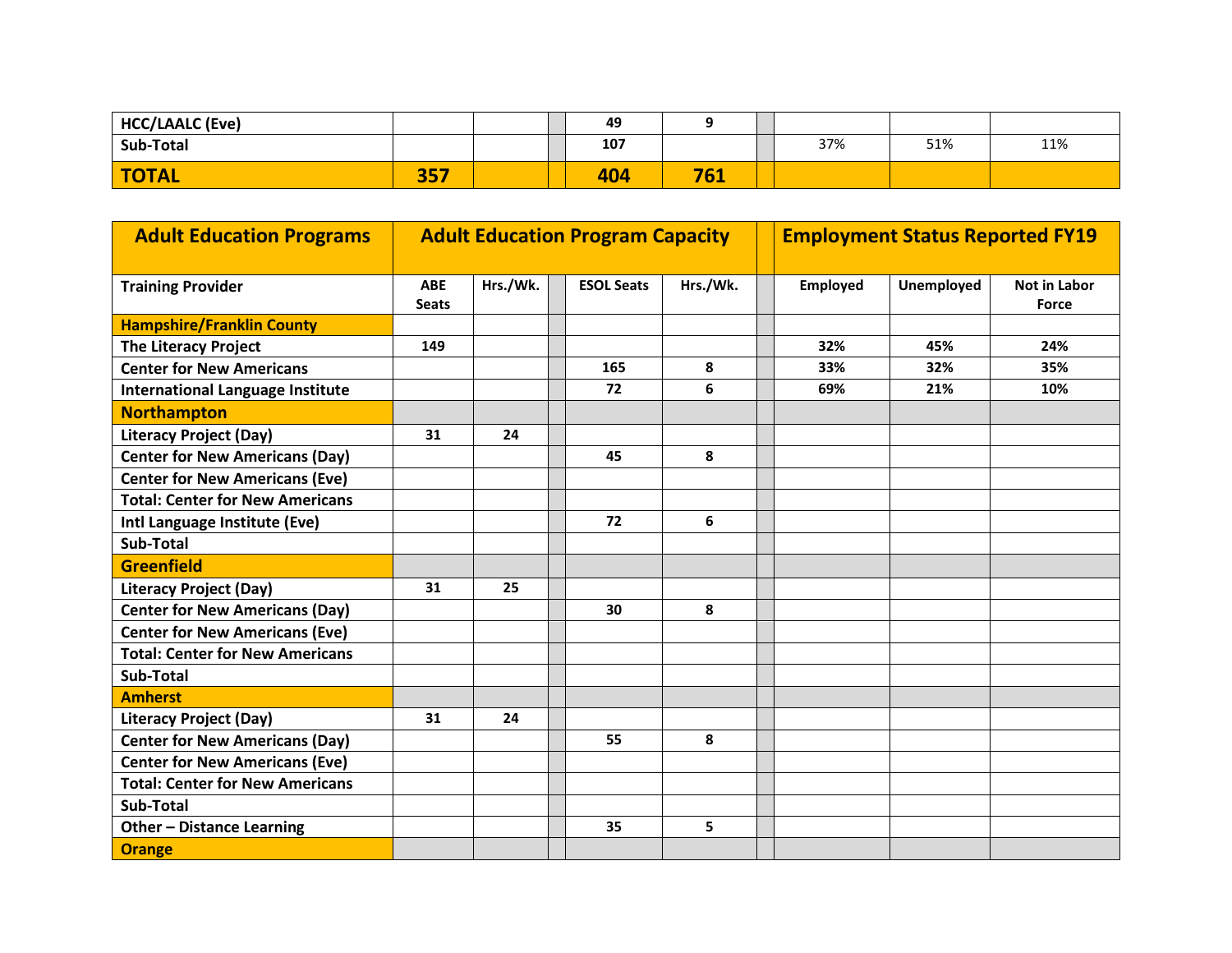| <b>Literacy Project (Day)</b> | 24  | 22 |     |     |  |  |
|-------------------------------|-----|----|-----|-----|--|--|
| <b>Ware</b>                   |     |    |     |     |  |  |
| <b>Literacy Project (Day)</b> | 32  | 31 |     |     |  |  |
| <b>TOTAL</b>                  | 149 |    | 237 | 386 |  |  |

#### **IV. OBSERVATIONS**

- 1. There is a 761 Seat Capacity in the Adult and Community Learning Services (ACLS) funded Adult Education (AE) programs in Hampden County. 357 seats are allocated for Adult Basic Education, and 404 seats are allocated to providing English to Speakers of Other Languages (ESOL).
- 2. There is a 386 Seat Capacity in the Adult and Community Learning Services funded Adult Education programs in Hampshire and Franklin Counties. 149 seats are allocated for Adult Basic Education, and 237 seats are allocated to providing English to Speakers of Other Languages.
- 3. The 1,147 Seat Capacity in Region 2 has an approximate turnover rate of 1.3 resulting in an annual service level to 1,491 individual learners.
- 4. There are five (5) educational institutions/organizations (Service Providers) funded by ACLS to conduct adult education programs in Hampden County:
	- Springfield Technical Community College
	- Holyoke Community College (Juntos Collaborative)
	- Ludlow Area Adult Learning Center (Holyoke Community College)
	- Valley Opportunity Center
	- Training Resources of America
- 5. There are three (3) organizations (Service Providers) funded by ACLS to conduct adult education programs in Hampshire and Franklin Counties :
	- The Literacy Project
	- Center for New Americans
	- International Language Institute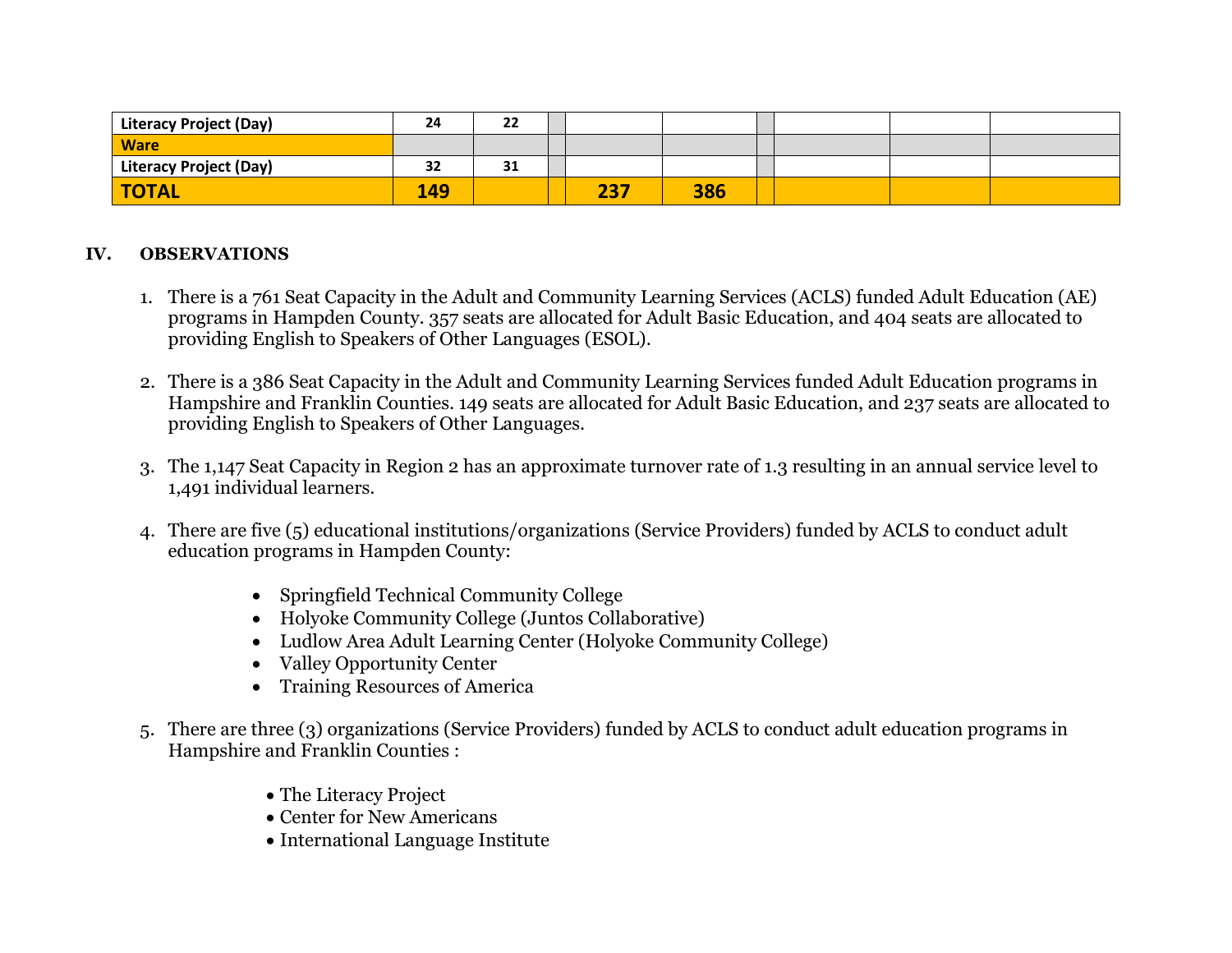- 6. Holyoke, Springfield, and Greenfield Community Colleges offer ACLS funded Transition to College programs for students who have completed high school or Adult Education programs, but are in need of further academic, career, and other support in order to be successful in college.
- 7. The Care Center, a program funded as a part of the Holyoke Community College administered Juntos Collaborative, specifically offers programs and services to young mothers and low-income women.
- 8. The Opportunity Academy, a program of the Holyoke Public Schools, and funded in part through ACLS funding contracted to Holyoke Community College, is a set of alternative high school pathways that allow students to continue or restart on a pathway to obtaining a high school diploma.
- 9. Holyoke Community College offers ACLS funded integrated ESOL Career Pathway Programs in Culinary and Nursing Assistant with a current total of 64 funded seats.
- 10. Adult Education programs are intentionally conducted on varying schedules that are conducive to the life cycle patterns of the enrolled learners.
- 11. Significant percentages of the learners' enrolled in the AE programs are employed on a full time or part time basis.
- 12. All AE programs employ a Career Advisor who is responsible for providing educational and career pathway guidance, services, and supports to the enrolled learners.
- 13. All AE programs have an integrated and coordinated connection to the MassHire One Stop Career Centers in their respective regions for the provision of job training, job matching, and career information services.
- 14. Adult Education service providers implement programs and services that integrate and connect program learners with work-based learning experiences, including occupational training, internships, and job shadowing.
- 15. Each AE program has the capacity and infrastructure to deliver instruction in virtual modalities using appropriate educational software and technology platforms.
- 16. Each AE program utilizes a myriad of instructional methodologies to deliver instruction to a wide range of learners with different learning styles and capabilities.

#### **February 2021**